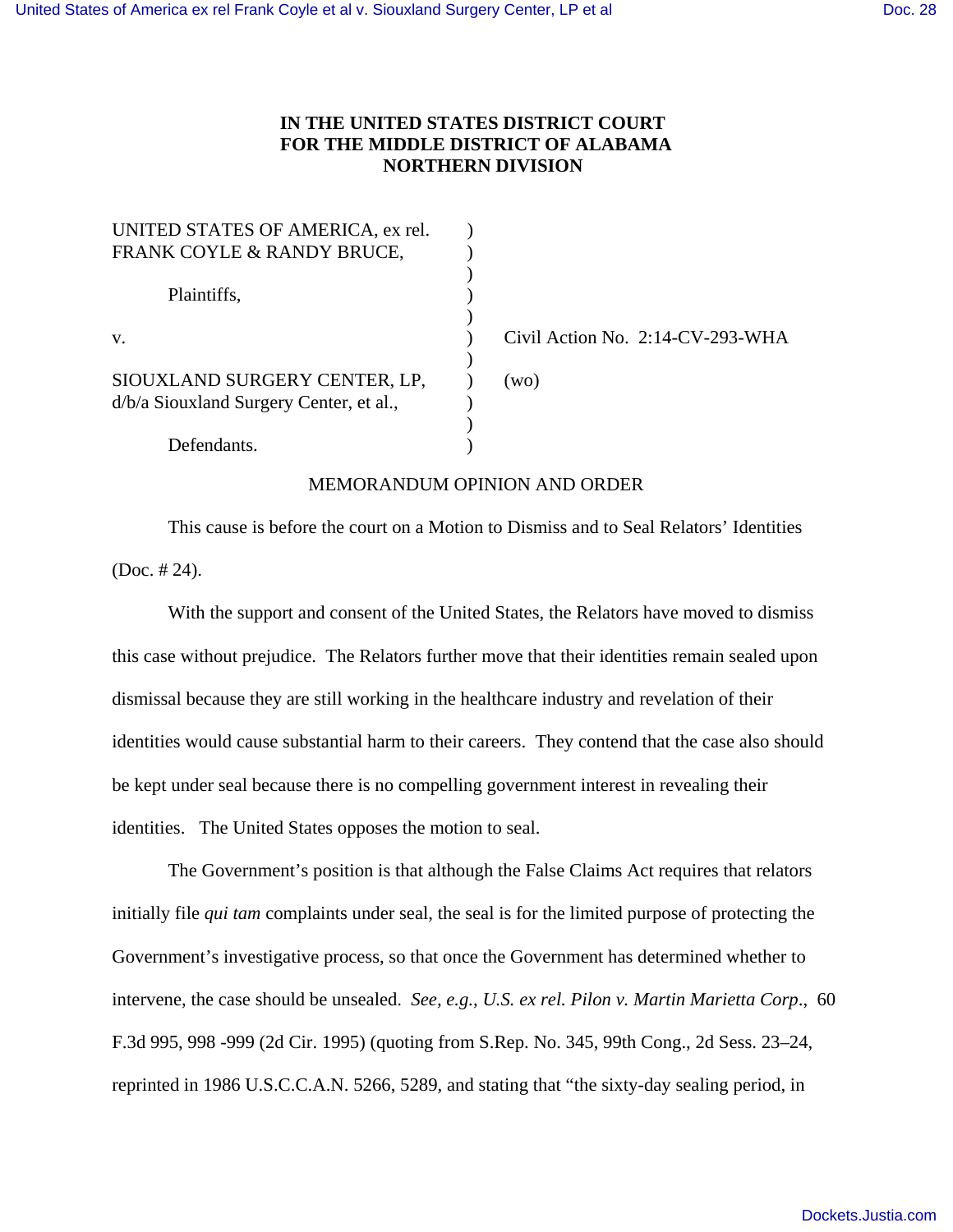conjunction with the requirement that the [G]overnment, but not the defendants, be served, was 'intended to allow the Government an adequate opportunity to fully evaluate the private enforcement suit and determine both if that suit involves matters the Government is already investigating and whether it is in the Government's interest to intervene and take over the civil action.'"). The Government asks that the Complaint and any Order dismissing this case be unsealed. Although given an opportunity to do so, the Relators have not replied to the arguments made or the cases cited by the Government.

The public enjoys the right of access to judicial documents. *See Nixon v. Warner Communications, Inc*., 435 U.S. 589, 597 (1978). The common law right of access may be overcome by a showing of good cause, which requires balancing the right of access against the interest of a party in keeping the information confidential. *Romero v. Drummond Co., Inc.,* 480 F.3d 1234, 1246 (11th Cir. 2007). In conducting this balancing, courts consider factors such as whether allowing access would impair court functions or harm legitimate privacy interests, the degree of and likelihood of injury if the information is made public, the reliability of the information, whether there will be an opportunity to respond to the information, whether the information concerns public officials or public concerns, and the availability of a less onerous alternative to sealing the documents. *Id.*

 In this case, the Relators have stated that their employment interests would be harmed if their identities were revealed, citing a report by an Ethics Resource Center. This court agrees with other courts which have concluded that the "mere possibility, or even plausibility, of some form of economic harm is inadequate to depart from the rule favoring public access, particularly in the absence of any concerns involving national security, trade secrets, or personal safety." *U.S. ex rel. Eberhard v. Angiodynamics, Inc.*, No. 3:11cv556, 2013 WL 2155327, at \*3 (E.D.

2